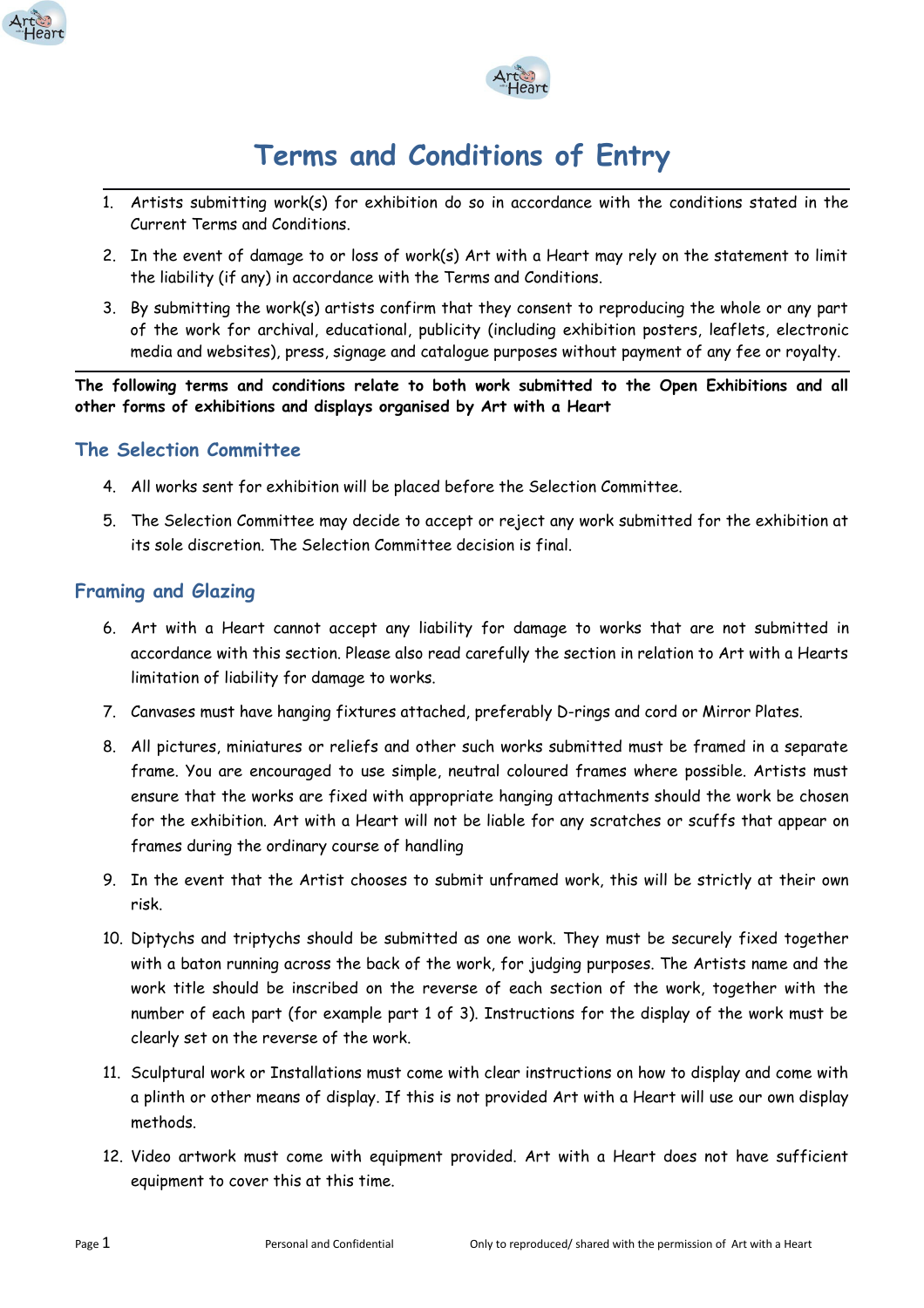

## **Inadmissible works**

The following types of works are not admissible

- 13. Copies of works
- 14. Works that contain noxious or toxic substances
- 15. Works that are in breach of copyright or any other provisions of these terms and conditions.
- 16. The Artist must ensure that submitted works conform to all applicable health and safety standards and regulations.

#### **Withdrawal of works**

17. Art with a Heart reserves the right to deny admission or withdraw a work from the exhibition if for any reason the work, or any circumstances surrounding the display of the work, appears to Art with a Heart to expose it to the risk of legal proceedings.

## **Intellectual Property Rights**

- 18. Each Artist by entering a work confirms that they hold all intellectual property rights in the work and that they have obtained prior copyrighted material contained in the submitted work.
- 19. By signing the Entry Form, Artists agree to waive copyright and fees if their work is reproduced in the press and other media, including any marketing material for Art with a Heart.

## **Limitation of Liability**

Art with a Heart will use reasonable skill in the handling of all the artworks.

- 20. Art with a Heart shall have no responsibility whatsoever for any loss, damage, destruction, deterioration or wear, including damage to frames caused to a work submitted for or exhibited during the Exhibition.
- 21. Insurance of the artwork during transportation and hanging is the responsibility of the Artist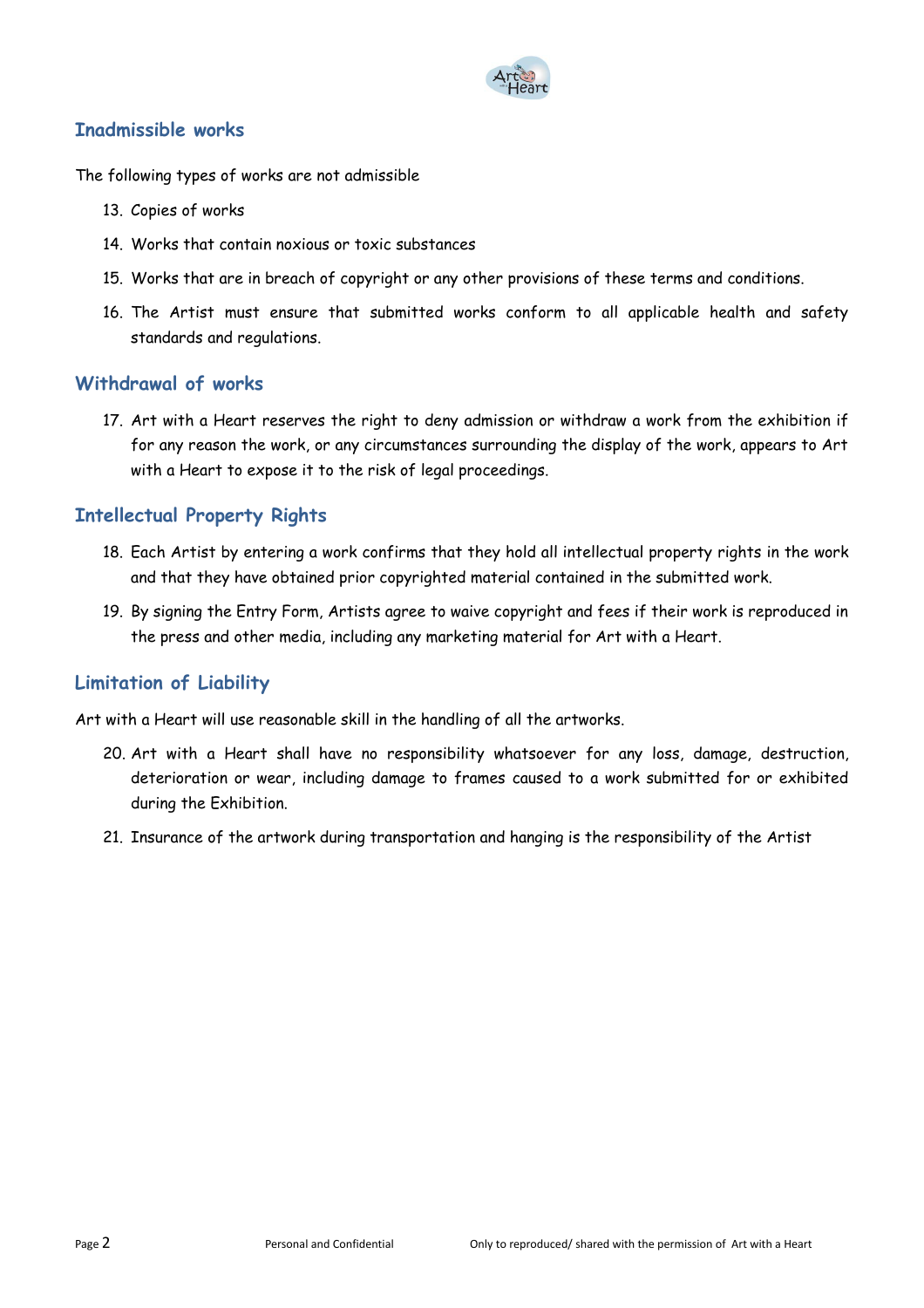

# **Completing the Entry Form**

**The following terms and conditions relate to work submitted to the Open Exhibitions or exhibitions where an entry form is required and completed.**

#### **Please check the details thoroughly before returning your entry form.**

- 22. Each Artist must complete the entry form and submit it by the deadline; an acknowledgement of receipt of entry form will either be posted or emailed to confirm receipt of entry form.
- 23. No more than 3 pieces of work can be submitted by any one Artist.
- 24. The completion of the Entry Form indicates your acceptance of the Terms and Conditions.
- 25. It is essential to give full and accurate information
- 26. Incomplete forms will not be accepted for entry.

#### **Labels**

27. It is the Artists responsibility to ensure that all labels correspond to the correct work number and details on the work entered on the Entry Form. We strongly recommend that the Artist keeps a copy of the Entry Form for their records to ensure the labelling corresponds with the labelling on the Entry Form.

#### **Medium**

- 28. In all cases the medium must be stated, for drawings please indicate pen, pencil, chalk, wash etc.
- 29. For prints, please state the method used (etching, wood-engraving, lithograph etc.)
- 30. For sculptures, please state the material of the work submitted and remember to include a photograph with your completed Entry Form

#### **Prices**

- 31. The prices stated on the Entry Form of all the works for sale should take into account the Art with a Heart's commission of 20%.
- 32. Art with a Heart is not registered for VAT.
- 33. Prices of works for sale will be printed on the Exhibition Price List. No changes to prices stated in the Entry Form may be changed by the Artist during the Exhibition.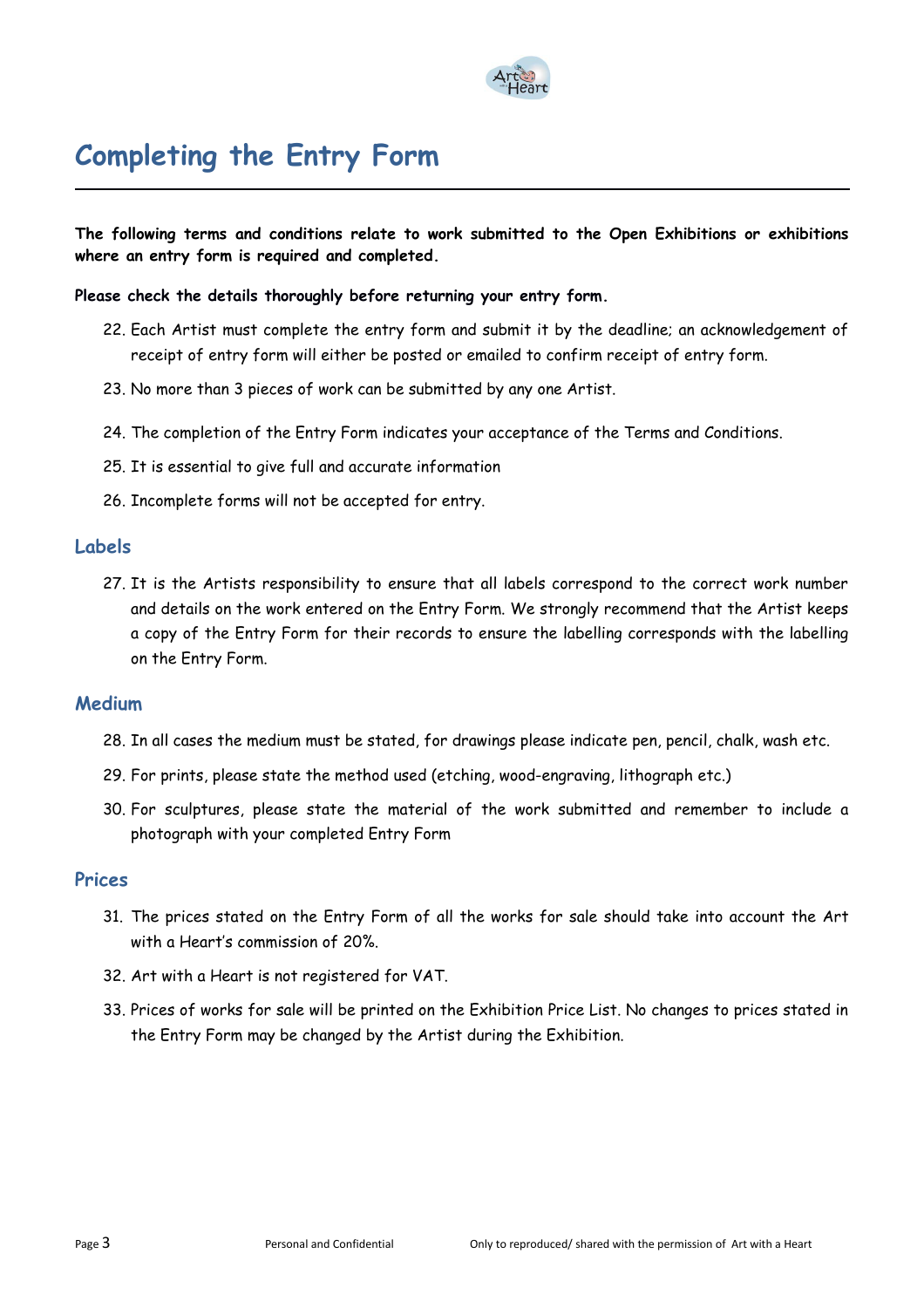

## **Submission Day**

**Works should be delivered on the on the specific days detailed in person, by the Artist or their representative. Works will not be received before or after these dates or times under any circumstances.** 

**No works will be accepted if sent by courier or by post to Art with a Heart directly. International Artist must send their work to the address provided by the Curator.** 

- 34. Each Artist must bring the correct form on the day of submission.
- 35. All work for hanging must have suitable fixings, if not it will not be accepted for admission.
- 36. Self-adhesive labels must be firmly fixed to the back of the work to which it belongs and/or the tie-on label must be attached by string so that it hangs over the front of the work concerned. Care should be taken that the correct labels are attached to each work.
- 37. Please ensure that all labels correspond to the correct work and match the details of the work on the Entry Form. Titles should include name of Artist, Title of Work and Medium.
- 38. Incorrectly labelled work or work with inappropriate wall fixings will not be accepted for submission.
- 39. Works of sculpture exhibiting requirements must be discussed and agreed with Art with Heart prior the submission day, in certain circumstances the Artist may be required to provide a suitable plinth.
- 40. If intending to deliver your work via post or courier, please ask the curator for the correct mailing address. Do not send artwork directly to the centre.

## **Delivery and return of Artwork**

- 41. Please be aware that all costs associated with the delivery and return of artwork must be covered by the artist. This also includes packaging.
- 42. We will not arrange for artwork to be collected or returned. This is the responsibility of the artist and we recommend arranging for a courier to deliver or collect the work.
- 43. All artwork will be returned in the manner to which it was sent.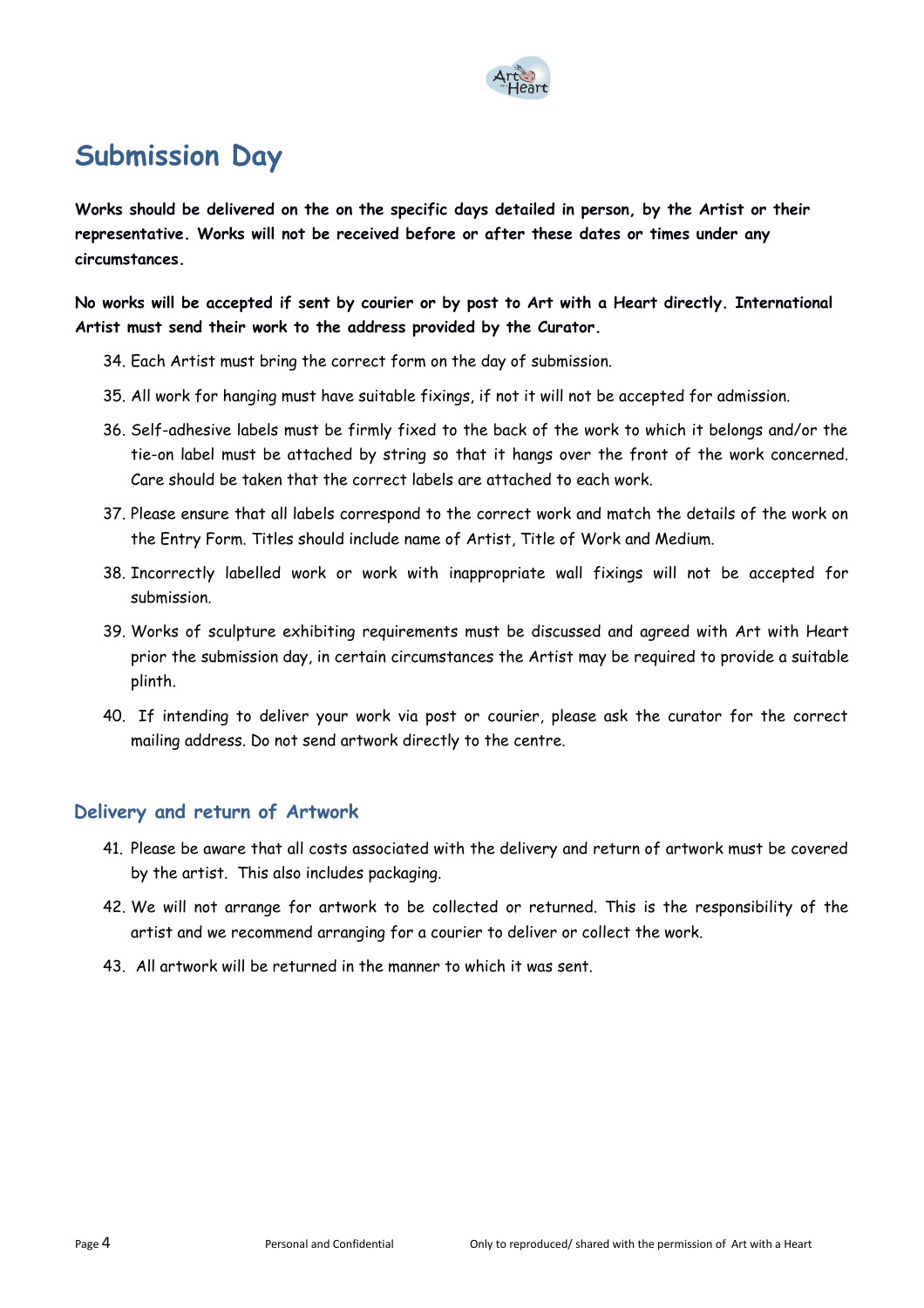

# **The Exhibition**

Artists will be informed as to whether or not their work is to be exhibited in the Exhibition via email. Other contact methods can be requests eg: via phone or by mail if a self-addressed stamped envelope is provided with the Entry Form.

Please contact the Arts Centre if you do not receive this notification before the collection date of Unsuccessful Entrants.

## **Successful Entrants**

### **Sale of Artworks**

- 44. All work, except for the NFS, shall be subject to the payment of 20% to Art with Heart.
- 45. Commission shall also be payable where the sale of any such work takes place after the close of the Open Exhibition, but where that sale is made as a direct or indirect result of its display in the exhibition.
- 46. Commission payments received by Art with a Heart will be used to support the work of Art with a Heart and its other not for profit activities.
- 47. A red spot will be used to indicate to the public that the work has been sold.
- 48. Art with a Heart will send a confirmation of the sale by post/email to the Artist, including detailing the commission paid to Art with a Heart.
- 49. A piece of work can be reserved by the potential buyer and a blue spot will be used to indicate to the public that the work has been reserved. The work will be reserved for one week only and if the potential buyer does not make final payment by such time the blue spot will be removed
- 50. If for any reason the sale does not go ahead, Art with a Heart reserves the right to retain the deposit in lieu of commission.

## **Close of the Exhibition**

- 51. Before the close of the exhibition, Artist will receive a Removal Order for each unsold exhibited work.
- 52. Before the close of the exhibition, the Purchaser will receive a Removal Order for each sold exhibited work.
- 53. No work will be released by Art with a Heart without the presentation of the Removal Order.
- 54. Art with a Heart will not pack, return or forward any work unless this has been arranged prior to submission.
- 55. Please note that no work that has been accepted and displayed may be removed prior to the close of the exhibition.